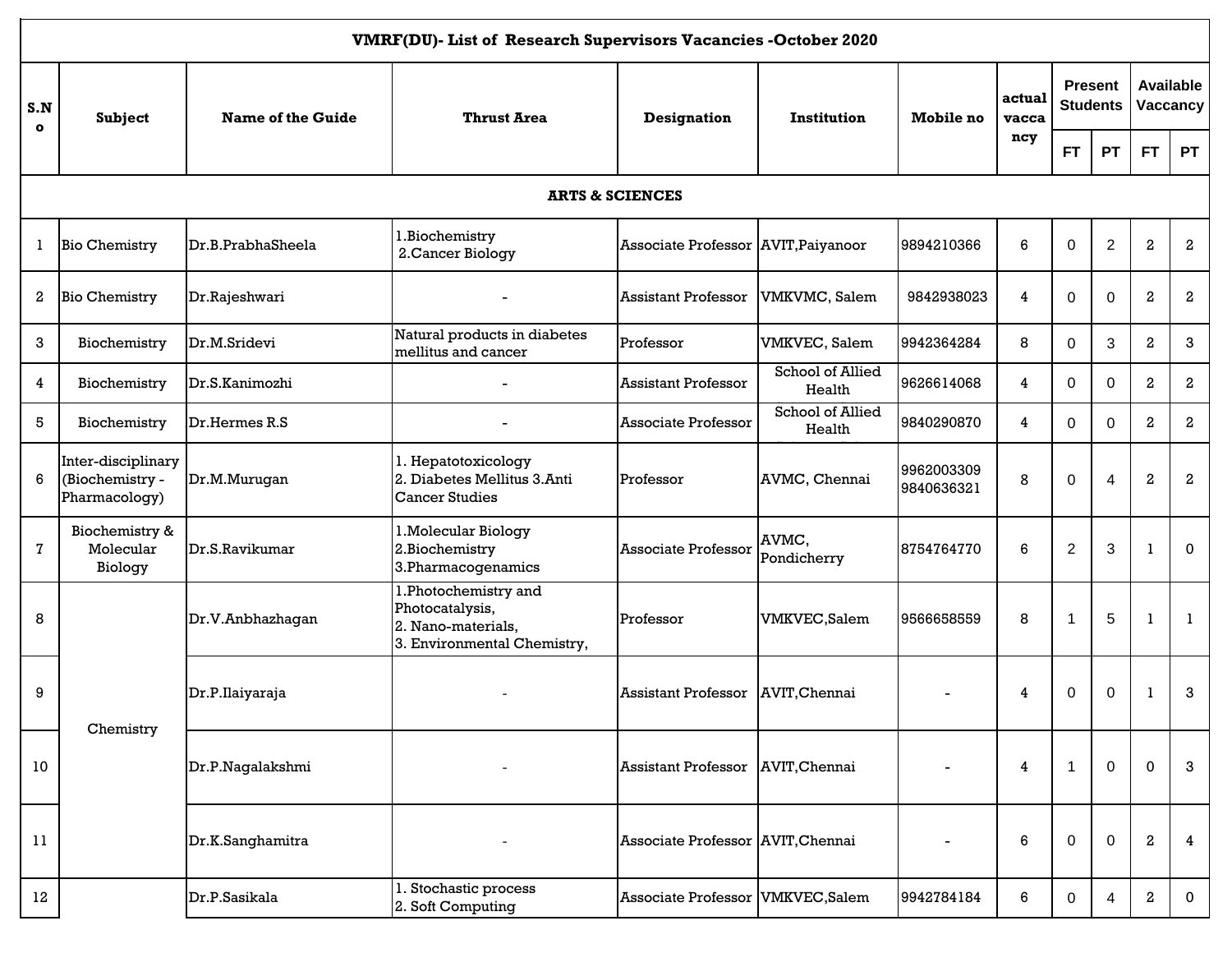| S.N | <b>Subject</b>      | <b>Name of the Guide</b> | <b>Thrust Area</b>                                                                                           | <b>Designation</b>                  | Institution         | Mobile no       | actual<br>vacca | <b>Present</b><br><b>Students</b> |                |                  | <b>Available</b><br>Vaccancy |
|-----|---------------------|--------------------------|--------------------------------------------------------------------------------------------------------------|-------------------------------------|---------------------|-----------------|-----------------|-----------------------------------|----------------|------------------|------------------------------|
| 13  | Computer<br>Science | Dr.M.Prakash             | 1. Networking,<br>2. Network Security<br>3. Wireless Networks<br>4. Cloud Computing                          | <b>Assistant Professor</b>          | VMCPE, Salem        | 9962543005      | 4               | $\overline{c}$                    | $\overline{1}$ | $\Omega$         | 1                            |
| 14  | English             | Dr.Jennifer G Joseph     | 1. Indian Writing in English<br>2. Feminism<br>3. Gender Studies.<br>Also researched and published<br>papers | Associate Professor AVIT, Paiyanoor |                     | 9443881404      | 6               | 0                                 | 3              | $\,2$            | 1                            |
| 15  |                     | Dr.P.Saradha             |                                                                                                              | <b>Assistant Professor</b>          | <b>VMKVEC,Salem</b> | 9600925643      | 4               | 0                                 | $\mathbf 0$    | -1               | 3                            |
| 16  |                     | Dr.L.Tamilselvi          | 1. Graph Theory 2. Graph<br>labeling.                                                                        | Associate Professor AVIT, Paiyanoor |                     | 9444155101      | 6               | $\Omega$                          |                | $\,2$            | 3                            |
| 17  |                     | Dr.M.Vijayarakavan       | 1.Numerical Analysis                                                                                         | Associate Professor                 | VMKVEC, Salem       | 9894232695      | 6               | $\Omega$                          | 0              | $\mathbf{2}$     | 4                            |
| 18  |                     | Dr.V.Amirthalingam       | 1. Operation Research<br>2. Stochastic Process and<br>3. Fuzzy logic                                         | <b>Assistant Professor</b>          | VMKVEC, Salem       | 9790548140      | 4               | 0                                 | $\overline{1}$ | -1               | $\mathbf{2}$                 |
| 19  |                     | Dr.Thamizhsudar          |                                                                                                              | <b>Assistant Professor</b>          | AVIT, Paiyanoor     | 8754541025      | 4               | $\Omega$                          | $\overline{2}$ | 1                | $\mathbf{1}$                 |
| 20  | Mathemathics        | Dr.S.Punitha             | 1.QueuingTheory                                                                                              | Associate Professor AVIT, Paiyanoor |                     | 9894609194      | 6               | $\Omega$                          | $\Omega$       | $\mathbf{2}$     | 4                            |
| 21  |                     | Dr.G.Selvam              | 1.Stochastic Process<br>2. Control Theory                                                                    | <b>Associate Professor</b>          | VMKVEC, Salem       | 9894113109      | 6               | $\Omega$                          | $\Omega$       | $\mathbf{2}$     | 4                            |
| 22  |                     | Dr.V.Ananthan            |                                                                                                              | <b>Assistant Professor</b>          | AVIT, Paiyanoor     |                 | 4               | $\Omega$                          | $\mathbf 0$    |                  | 3                            |
| 23  |                     | Dr.A.K.Bhuvaneswari      |                                                                                                              | <b>Assistant Professor</b>          | AVIT, Paiyanoor     | 9444849537      | 4               | $\mathbf 0$                       | $\pmb{0}$      |                  | 3                            |
| 24  |                     | Dr.C.Senthil Kumar       | 1. Nonlinear Dynamics.                                                                                       | Professor                           | <b>VMKEC,Salem</b>  | 9840262913      | 8               | 0                                 | 0              | 2                | 6                            |
| 25  |                     | Dr.R.Sethupathi          |                                                                                                              | Associate Professor                 | VMKVEC, Salem       | 9894585728      | 6               | 0                                 | 0              | 2                | $\overline{4}$               |
| 26  |                     | Dr.G.Suresh              |                                                                                                              | Associate Professor AVIT, Paiyanoor |                     | $\qquad \qquad$ | 6               | 0                                 | $\mathbf{1}$   | 2                | $\mathbf{3}$                 |
| 27  | Physics             | Dr.G.Latha               |                                                                                                              | Associate Professor AVIT, Paiyanoor |                     | $\blacksquare$  | 6               | 0                                 | 0              | $\boldsymbol{2}$ | 4                            |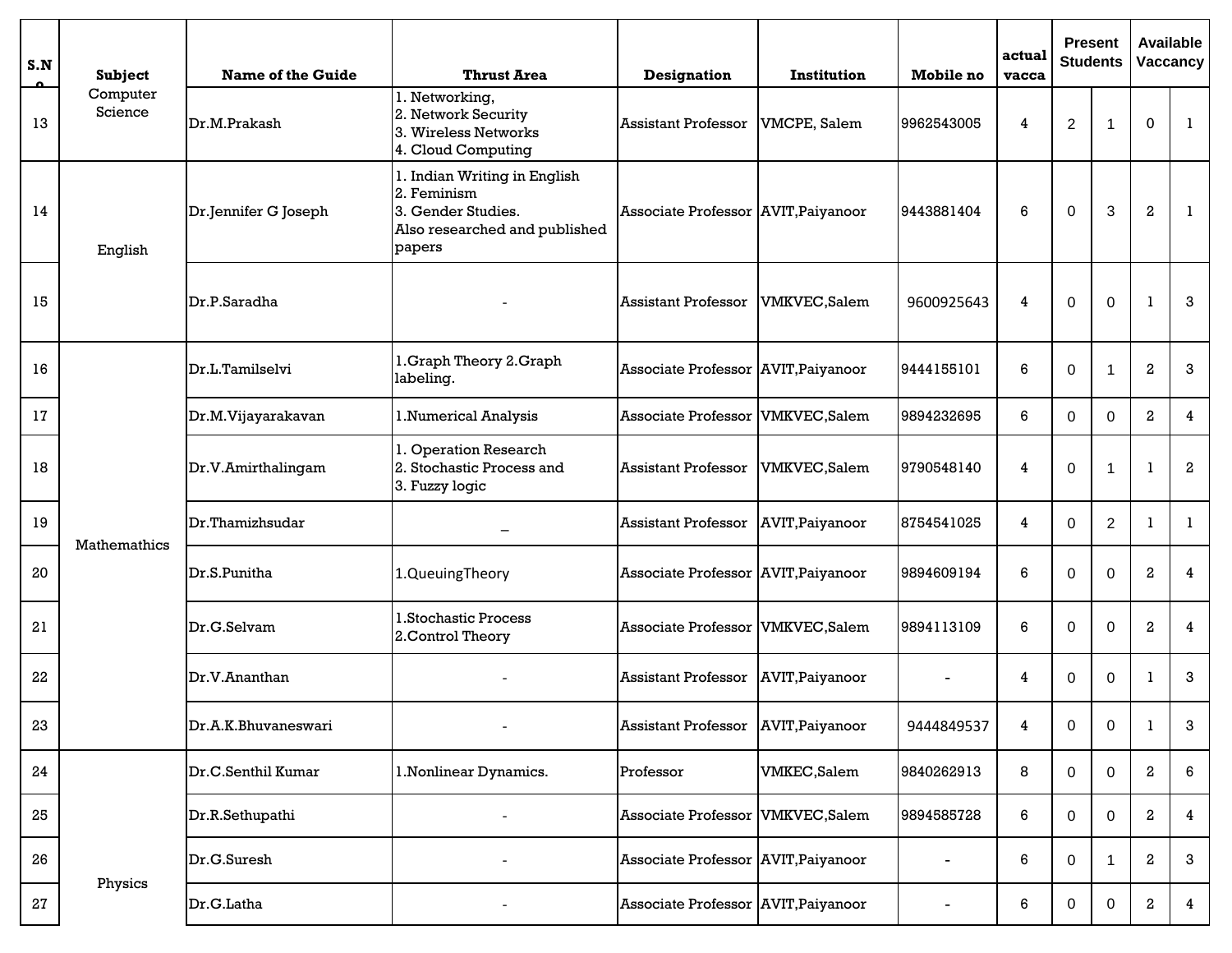| S.N | <b>Subject</b>                              | <b>Name of the Guide</b>     | <b>Thrust Area</b>                                                                                                                                                                                                     | <b>Designation</b>         | Institution         | <b>Mobile no</b> | actual<br>vacca | <b>Present</b><br><b>Students</b><br>0<br>$\Omega$ |                |                  | Available<br>Vaccancy |
|-----|---------------------------------------------|------------------------------|------------------------------------------------------------------------------------------------------------------------------------------------------------------------------------------------------------------------|----------------------------|---------------------|------------------|-----------------|----------------------------------------------------|----------------|------------------|-----------------------|
| 28  |                                             | Dr.Dhanalakshmi              |                                                                                                                                                                                                                        | <b>Assistant Professor</b> | AVIT, Paiyanoor     |                  | 4               |                                                    |                |                  | 3                     |
| 29  |                                             | Dr.S.Mohammed<br>Harshulkhan |                                                                                                                                                                                                                        | Asst.Professor             | <b>VMKVEC,Salem</b> | 9790190784       | 4               | 0                                                  | $\Omega$       | $\mathbf{I}$     | 3                     |
| 30  | Commerce                                    | Dr.A.Krishnamoorthy          |                                                                                                                                                                                                                        | <b>Assistant Professor</b> | AVIT, Chennai       | 8056525509       | 4               | 0                                                  | $\overline{c}$ | J                | 1                     |
|     |                                             |                              |                                                                                                                                                                                                                        | <b>MANAGEMENT</b>          |                     |                  |                 |                                                    |                |                  |                       |
| 31  |                                             | Dr.G.Murugesan               | 1.Human Resource.<br>Management<br>2. Marketing                                                                                                                                                                        | Professor                  | VMKVEC, Salem       | 9443471232       | 8               | 0                                                  | $\overline{7}$ | -1               | $\mathbf{0}$          |
| 32  | Management                                  | Dr.P.Marish Kumar            | 1. Marketing<br>2. HR                                                                                                                                                                                                  | <b>Associate Professor</b> | <b>VMKVEC,Salem</b> | 9790617813       | 6               | 0                                                  | 6              | $\mathbf 0$      | 0                     |
| 33  |                                             | Dr.P.M.Murali                | 1. Human Resource Management Associate Professor VMKVEC, Salem                                                                                                                                                         |                            |                     | 9566721957       | 6               | 0                                                  | 5              | -1               | 0                     |
| 34  |                                             | Dr.Sheela Mary .V            |                                                                                                                                                                                                                        | Professor                  | AVIT, Paiyanoor     | 9444430024       | 8               | 0                                                  | 1              | $\boldsymbol{2}$ | 5                     |
|     |                                             |                              | <b>DENTISTRY</b>                                                                                                                                                                                                       |                            |                     |                  |                 |                                                    |                |                  |                       |
| 35  | Dentistry (Oral<br>Medicine &<br>Radiology) | Dr.N.Mohan                   | 1. Oral Cancer<br>2. Diagnosis & Investigation in<br>Cancer<br>3. Pre cancer                                                                                                                                           | Professor                  | VMSDC, Salem        | 9843082608       | 8               | 0                                                  | 3              |                  | 5                     |
| 36  | Dentistry<br>(Periodontia)                  | Dr.R.Saranyan                | 1. Periodontal Health & Desease<br>2. Periodontal Mainfestation of<br>Systemic diseases<br>3. Dental implants 4. Periodontal<br>Surgery<br>5. Microbiology of Periodontium<br>in Health and disease<br>6. GCF & Saliva | Professor                  | VMSDC, Salem        | 9842748071       | 8               | $\pmb{0}$                                          | 8              |                  | $\Omega$              |
| 37  | Dentistry<br>(Periodontics)                 | Dr.Sayee Ganesh              | 1. Microbiology<br>2. Molecular Biology<br>3. Periodontics                                                                                                                                                             | Professor                  | VMSDC, Salem        | 9843143697       | 8               | $\mathbf 0$                                        | $\mathbf 0$    |                  | 8                     |
| 38  | Dentistry<br>(Periodontics)                 | Dr.R.Madhumala               | 1. Periodontics                                                                                                                                                                                                        | Professor                  | VMSDC,Salem         | 9944309070       | 8               | $\mathbf 0$                                        | 0              |                  | 8                     |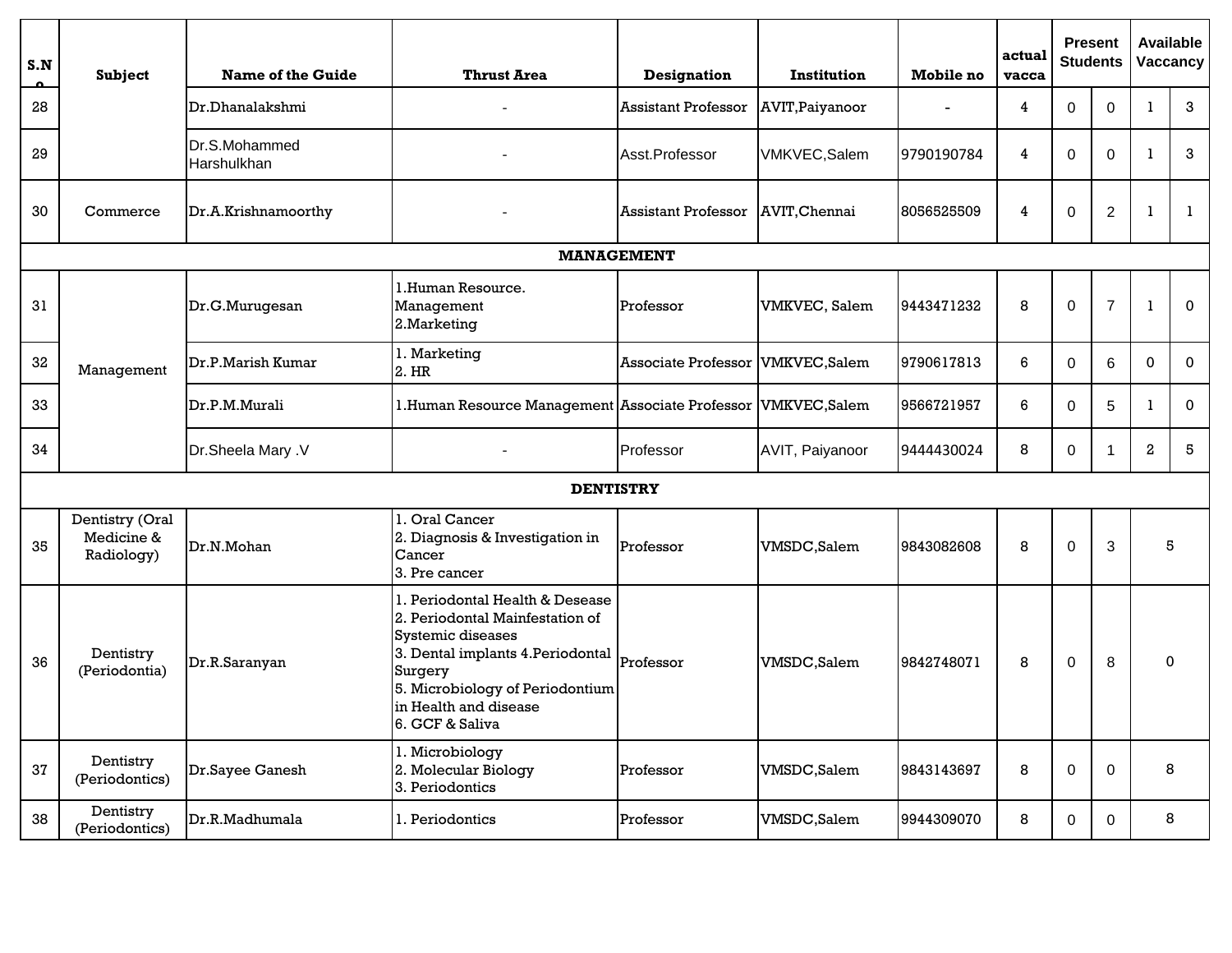| S.N | Subject                        | <b>Name of the Guide</b> | <b>Thrust Area</b>                                                                                                                                                                                       | <b>Designation</b>                  | Institution  | Mobile no  | actual<br>vacca |                  | <b>Present</b><br><b>Students</b> | <b>Available</b><br><b>Vaccancy</b> |                |
|-----|--------------------------------|--------------------------|----------------------------------------------------------------------------------------------------------------------------------------------------------------------------------------------------------|-------------------------------------|--------------|------------|-----------------|------------------|-----------------------------------|-------------------------------------|----------------|
| 39  | Dentistry<br>(Prosthodonitics) | Dr.Jayashree             | 1. Dental Materials<br>2. Oral cancer, markers and<br>diagnosis,<br>3. Oral & Maxillofacial<br>Prosthesis<br>4. Implantology<br>5. Removable Fixed partial<br>dentures<br>6. Complete denture prosthesis | Professor                           | VMSDC, Salem | 9443518231 | 8               | 0                | 4                                 | 4                                   |                |
| 40  | Dentistry                      | Dr.J.Baby John           |                                                                                                                                                                                                          | Principal                           | VMSDC, Salem | 9842753645 | 8               | 0                | $\mathbf 0$                       | 8                                   |                |
| 41  | Dentistry                      | Dr. Maya Ramesh          |                                                                                                                                                                                                          | Professor                           | VMSDC, Salem | 9600918804 | 8               | 0                | $\mathbf 0$                       | 8                                   |                |
| 42  | Dentistry                      | Dr.R.Ramesh              |                                                                                                                                                                                                          | Professor                           | VMSDC,Salem  | 9443155211 | 8               | 0                | $\Omega$                          | 8                                   |                |
| 43  | Dentistry                      | Dr.J.Arun Kumar          |                                                                                                                                                                                                          | Professor                           | VMSDC, Salem | 9443273347 | 8               | 0                | $\mathbf 0$                       | 8                                   |                |
| 44  | Dentistry                      | Dr.Reena Rachel Philips  |                                                                                                                                                                                                          | Professor & Hod                     | VMSDC, Salem | 9443118756 | 8               | 0<br>$\mathbf 0$ |                                   | 8                                   |                |
| 45  | Dentistry                      | Dr. Vinola Duraisamy     |                                                                                                                                                                                                          | Professor                           | VMSDC, Salem | 9943300333 | 8               | 0                | $\Omega$                          | 8                                   |                |
| 46  | Dentistry                      | Dr.V.Sureshkumar         |                                                                                                                                                                                                          | Professor & Hod                     | VMSDC, Salem | 9894520177 | 8               | 0                | $\mathbf 0$                       | 8                                   |                |
| 47  | Dentistry                      | Dr.Sunil Sunny           |                                                                                                                                                                                                          | Professor & Hod                     | VMSDC,Salem  | 9496062110 | 8               | 0                | 0                                 | 8                                   |                |
| 48  | Dentistry                      | Dr.D.Jayachandran        |                                                                                                                                                                                                          | Professor                           | VMSDC,Salem  | 7708225522 | 8               | 0                | $\mathbf 0$                       | 8                                   |                |
| 49  | Dentistry                      | Dr.B.Sekar               |                                                                                                                                                                                                          | Professor & Hod                     | VMSDC, Salem | 9976840554 | 0               | 0                | $\mathbf 0$                       | 0                                   |                |
|     |                                |                          | <b>ENGINEERING &amp; TECHNOLOGY</b>                                                                                                                                                                      |                                     |              |            |                 |                  |                                   |                                     |                |
| 50  |                                | Dr.Karthiga Devi         |                                                                                                                                                                                                          | Assistant Professor   AVIT, Chennai |              | 9626555678 | 4               | 0                | $\Omega$                          | -1                                  | 3              |
| 51  | Biotechnology                  | Dr.J.Madhusudhanan       |                                                                                                                                                                                                          | Associate Professor AVIT, Paiyanoor |              | 9942102500 | 6               | $\mathbf 0$      | $\mathbf 0$                       | $\boldsymbol{2}$                    | $\overline{4}$ |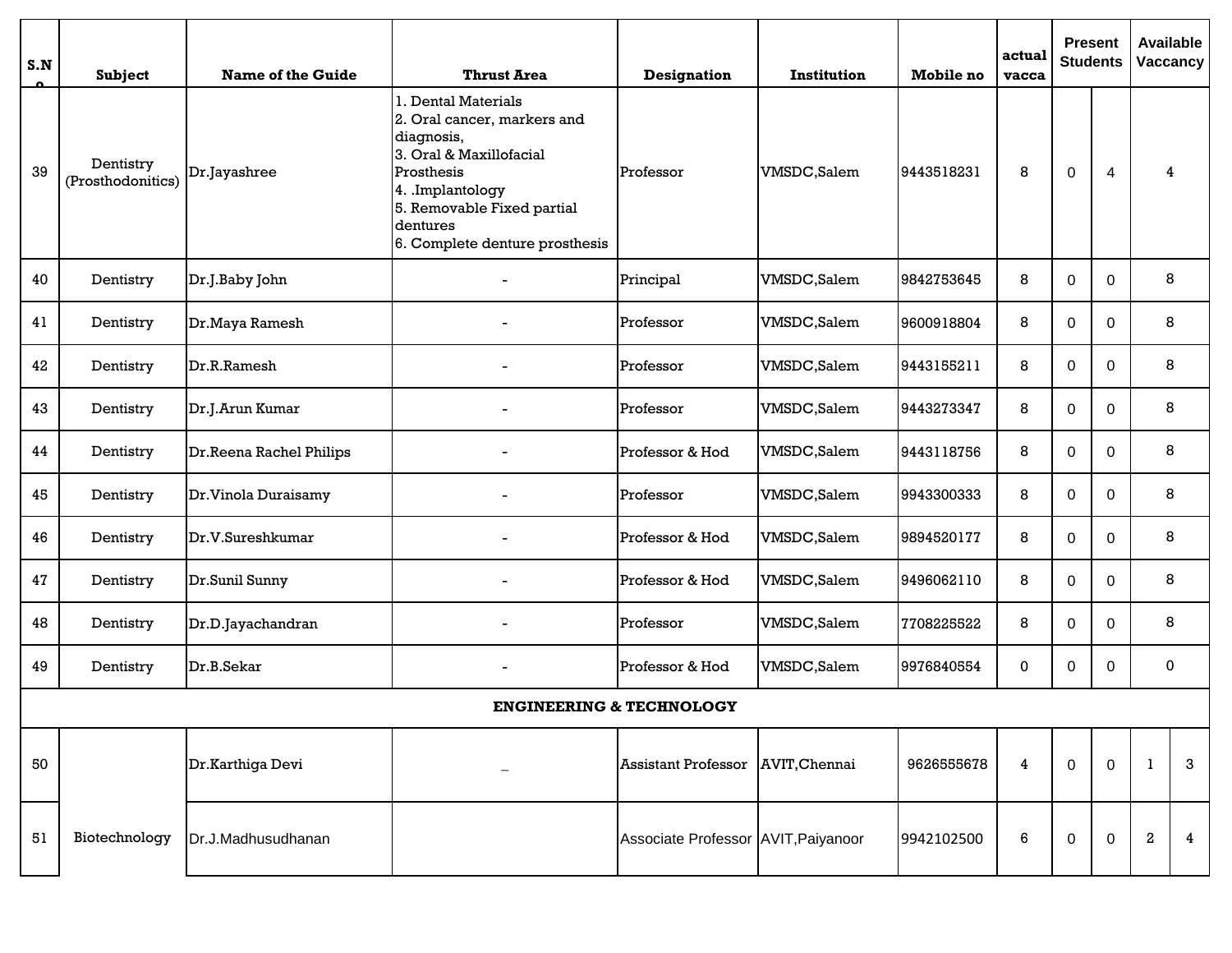| S.N | <b>Subject</b>                                          | <b>Name of the Guide</b> | <b>Thrust Area</b>                                                                                                     | <b>Designation</b>                      | Institution           | <b>Mobile</b> no | actual<br>vacca |   | <b>Present</b><br><b>Students</b> |                  | Available<br>Vaccancy |
|-----|---------------------------------------------------------|--------------------------|------------------------------------------------------------------------------------------------------------------------|-----------------------------------------|-----------------------|------------------|-----------------|---|-----------------------------------|------------------|-----------------------|
| 52  |                                                         | Dr.Nirmala               |                                                                                                                        | <b>Assistant Professor</b><br>$(Gr-II)$ | AVIT, Paiyanoor       | 7358445271       | 4               | 0 | $\Omega$                          |                  | 3                     |
| 53  | Bio-Informatics                                         | Dr.D.Anusuya             |                                                                                                                        | <b>Assistant Professor</b>              | <b>VMKVEC, Salem</b>  | 9789243415       | 4               | 0 | $\Omega$                          | -1               | 3                     |
| 54  | Bio. Engineering<br>/Environmental                      | Dr.Devika.R              | 1.Biotechnology<br>2. Environmental Sciences                                                                           | Professor                               | AVIT, Paiyanoor       | 9941411106       | 8               | 0 | $\overline{\phantom{a}}$          | 2                | 5                     |
| 55  | Science                                                 | Dr.R.Subbaiya            |                                                                                                                        | Associate Professor AVIT, Paiyanoor     |                       | 9789931379       | 6               | 0 | $\Omega$                          | $\mathbf{2}$     | 4                     |
| 56  | <b>Bio Medical</b><br>Engineering                       | Dr.N.Babu                | 1. Biomedical Instrumentation,<br>2. Hemorheology,<br>3. Biomechanics<br>4. Physiological Control Systems              | Professor                               | VMKVEC, Salem         | 9442889950       | 8               | 0 | $\Omega$                          | 2                | 6                     |
| 57  |                                                         | Dr.T.Subramani           | 1. Civil Engineering                                                                                                   | Professor                               | <b>VMKVEC</b> , Salem | 9894026869       | 8               | 0 | 6                                 | $\mathbf{2}$     | $\mathbf 0$           |
| 58  |                                                         | Dr.S.P.Sangeetha         | 1. Concrete Technology<br>2. Structural design<br>3. Rehabilitation of structures                                      | Professor                               | AVIT, Paiyanoor       | 9443559850       | 6               | 0 | 6                                 | 0                | 0                     |
| 59  | Civil Engineering Dr.D.S. Vijayan                       |                          |                                                                                                                        | <b>Assistant Professor</b>              | AVIT, Paiyanoor       | 9176477171       | 4               | 1 | $\overline{2}$                    | 0                | -1                    |
| 60  |                                                         | Dr.P.S.Aravind Raj       | 1.Structural Engineering                                                                                               | Associate Professor AVIT, Paiyanoor     |                       | 9940298500       | 6               | 0 | -1                                | $\mathbf{2}$     | 3                     |
| 61  |                                                         | Dr.R.Divahar             | 1.Structural Engineering                                                                                               | Associate Professor AVIT, Paiyanoor     |                       | 9962144399       | 6               | 0 | 3                                 | $\mathbf{2}$     | -1                    |
| 62  | Computer<br>Science &<br>Engineering /<br>IT/Biomedical | Dr.A.Nagappan            | 1. Bio Medical Engineering<br>2. Electronics & Control                                                                 | Professor                               | VMKVEC, Salem         | 9842957514       | 8               | 0 | $\overline{\mathbf{1}}$           | $\mathbf{2}$     | 5                     |
| 63  |                                                         | Dr.M.Nithya              | 1. Networking<br>2. Cloud and Grid Computing<br>3.Security<br>4. Data Mining and<br>Warehousing<br>5. Image Processing | Professor                               | VMKVEC, Salem         | 9092675008       | 8               | 0 | 6                                 | $\boldsymbol{2}$ | $\mathbf 0$           |
| 64  |                                                         | Dr.R.S.Shanmugasundaram  | 1. Digital image processing<br>2 Medical Imaging                                                                       | Professor                               | VMKVEC, Salem         | 9345195599       | 4               | 1 | 3                                 | 0                | 0                     |
| 65  | C <sub>mmn</sub>                                        | Dr.P.Gnanasekar          | 1. Medical Imaging<br>2. CSE                                                                                           | Professor                               | AVIT, Paiyanoor       | 9159277000       | 8               | 0 | 0                                 | 2                | 6                     |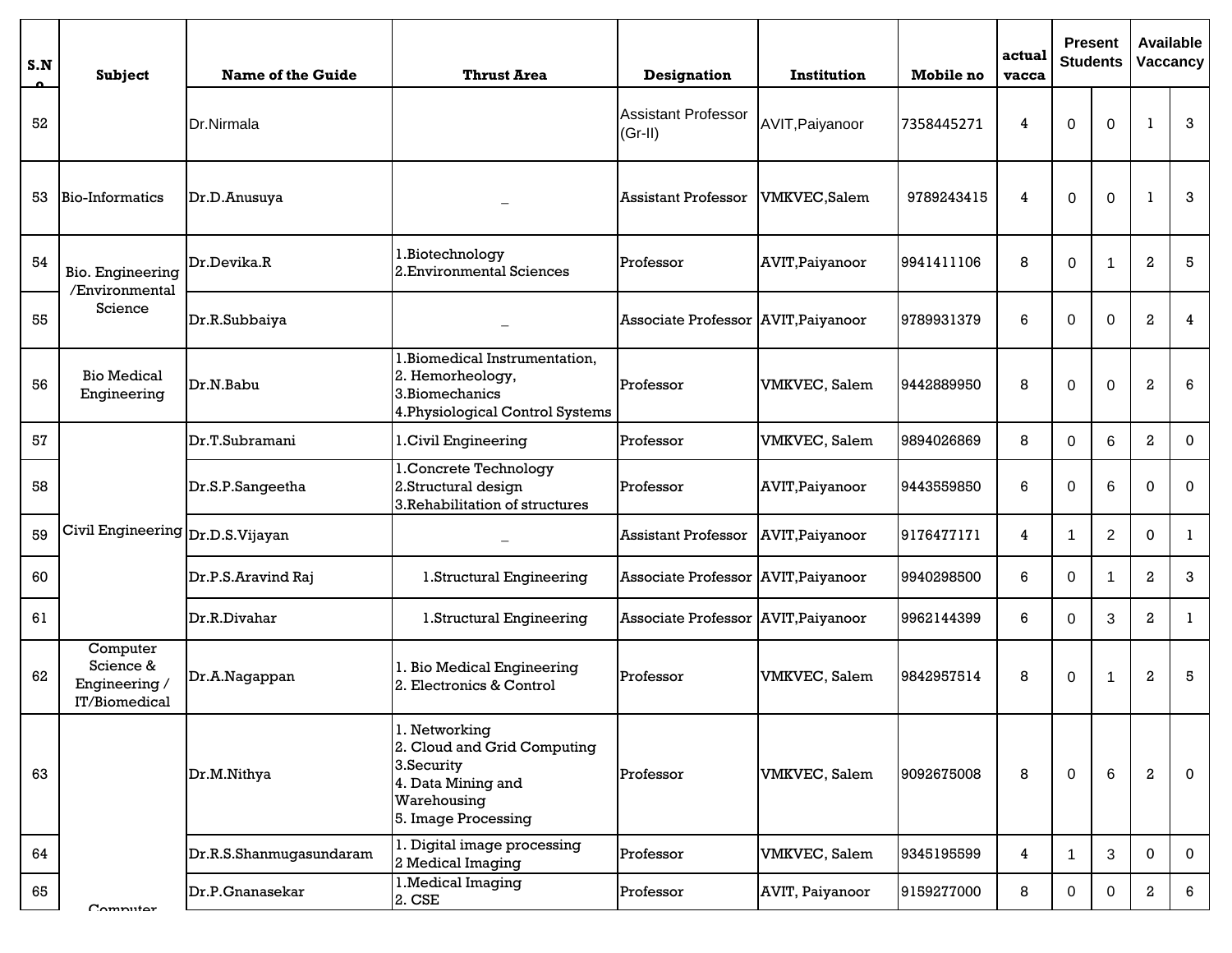| S.N | Subject                                          | <b>Name of the Guide</b> | <b>Thrust Area</b>                                                                                                                 | <b>Designation</b>         | Institution           | Mobile no                | actual<br>vacca | <b>Present</b><br><b>Students</b> |                | <b>Available</b><br>Vaccancy |                  |
|-----|--------------------------------------------------|--------------------------|------------------------------------------------------------------------------------------------------------------------------------|----------------------------|-----------------------|--------------------------|-----------------|-----------------------------------|----------------|------------------------------|------------------|
| 66  | <b>COMPUTEL</b><br>Science &<br>Engineering / IT | Dr.Sasikala.K            | 1. Wireless Networks, 2.IoT<br>3.Cloud Computing                                                                                   | Associate Professor        | <b>VMKVEC, Salem</b>  | 9789661114               | 6               | $\Omega$                          | 6              | $\Omega$                     | $\mathbf{0}$     |
| 67  |                                                  | Dr.Jaichandran R         | 1. Wireless Sensor Networks                                                                                                        | Professor                  | AVIT, Paiyanoor       | 9962735582               | 8               | $\overline{1}$                    | $\overline{2}$ |                              | $\overline{4}$   |
| 68  |                                                  | Dr.K.L.Shanmuganathan    |                                                                                                                                    | Principal &<br>Professor   | AVIT, Paiyanoor       | 9788833336<br>8754541022 | 8               | $\Omega$                          | $\overline{2}$ | 2                            | 4                |
| 69  |                                                  | Dr.S.Senthilkumar        |                                                                                                                                    | <b>Assistant Professor</b> | <b>VMKVEC,Salem</b>   |                          | 4               | $\Omega$                          | $\overline{1}$ | -1                           | $\boldsymbol{2}$ |
| 70  |                                                  | Dr.S.Rajaprakash         | 1. Computational Intelligence                                                                                                      | <b>Associate Professor</b> | AVIT, Paiyanoor       | 9942005441               | 6               |                                   | 3              | $\mathbf{1}$                 | $\mathbf{1}$     |
| 71  |                                                  | Dr.K.Boopathy            | 1.DSP application to power<br>electronics<br>& drive<br>2. Design of power Convertors                                              | Professor                  | AVIT, Paiyanoor       | 8778310070               | 8               | $\Omega$                          | $\overline{4}$ | $\overline{\mathbf{2}}$      | $\boldsymbol{2}$ |
| 72  | <b>EEE</b>                                       | Dr.G.Ezhilarasan         | 1. Power Electronics<br>2. Solid State DC & AC Drives<br>3. Renewable Energy Systems<br>4. Distributed Generation &<br>Micro Grid. | Professor                  | AVIT, Paiyanoor       | 8939712191               | 8               | $\mathbf 0$                       | $\overline{1}$ | $\overline{\mathbf{2}}$      | 5                |
| 73  |                                                  | Dr.R.Sankarganesh        |                                                                                                                                    | Associate Professor        | VMKVEC,Salem          | 9786930130               | 6               | $\Omega$                          | $\Omega$       | $\mathbf{2}$                 | $\overline{4}$   |
| 74  |                                                  | Dr.Devarajan             |                                                                                                                                    | Professor                  | <b>VMKVEC,Salem</b>   | 9944401618               | 8               | $\Omega$                          | $\mathbf 0$    | $\mathbf{2}$                 | 6                |
| 75  |                                                  | Dr.P.Selvam              | 1. Power Electronics<br>2. Renewable Energy Sources<br>3. Power Systems 4. Embedded<br><b>Systems</b>                              | Professor                  | <b>VMKVEC</b> , Salem | 9443242197<br>9362847666 | 8               | $\mathbf 0$                       | 6              | $\overline{a}$               | $\Omega$         |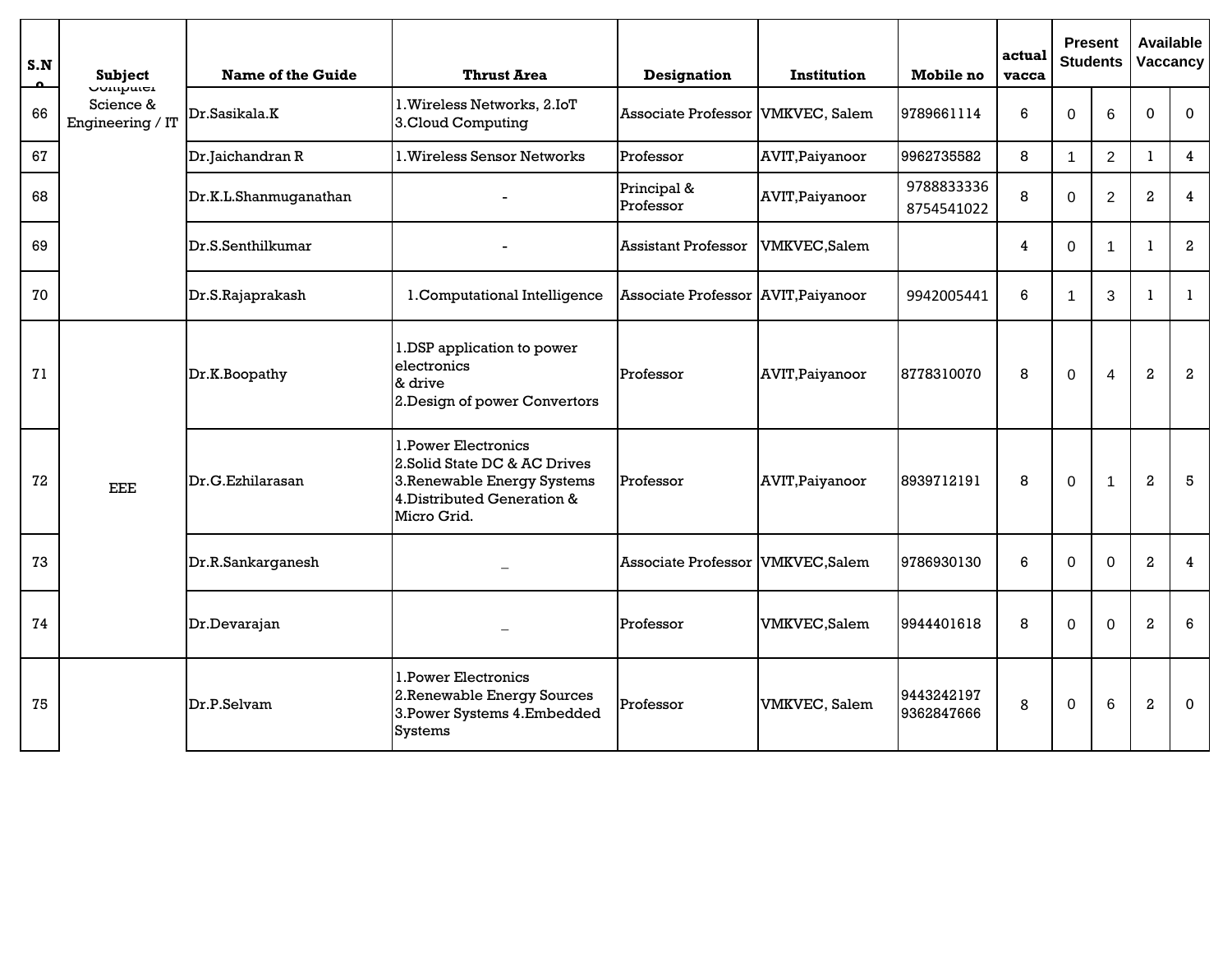| S.N | Subject                     | <b>Name of the Guide</b> | <b>Thrust Area</b>                                                                                                                                                                                                                                                                                                            | <b>Designation</b>                  | Institution           | Mobile no                | actual<br>vacca | <b>Present</b><br><b>Students</b> |                |                  | <b>Available</b><br>Vaccancy |
|-----|-----------------------------|--------------------------|-------------------------------------------------------------------------------------------------------------------------------------------------------------------------------------------------------------------------------------------------------------------------------------------------------------------------------|-------------------------------------|-----------------------|--------------------------|-----------------|-----------------------------------|----------------|------------------|------------------------------|
| 76  |                             | Dr.T.Muthumanickam       | <b>1Materials for Electronics</b><br>Communication<br>2. VLSI Design and Security<br>3. VLSI Testing and Optimization<br>4. Securing the Embedded<br><b>Systems Coding</b><br>5. Cryptography and Information<br>Theory 6.Communications and<br><b>Signal Processing</b><br>7. Computing Hardware Systems<br>and Architecture | Professor                           | <b>VMKVEC</b> , Salem | 9443290138               | 8               | $\mathbf{1}$                      | 3              | -1               | 3                            |
| 77  | $\ensuremath{\textit{ECE}}$ | Dr.D.Vinod Kumar         | 1. Materials for Electronics<br>2. VLSI Design and Security<br>3. VLSI Testing and Optimization<br>4. Securing the Embedded<br>Systems 5.Communications and<br><b>Signal Processing</b><br>6. Computing Hardware Systems<br>and Architecture                                                                                  | Professor                           | VMKVEC, Salem         | 9894920472               | 8               | 0                                 | 8              | 0                | 0                            |
| 78  |                             | Dr.T.Sheela              | 1.VLSI Design 2.Signal<br>Processing                                                                                                                                                                                                                                                                                          | Associate Professor VMKVEC, Salem   |                       | 9443860350               | 6               | 0                                 | $\overline{2}$ | $\boldsymbol{2}$ | $\boldsymbol{2}$             |
| 79  |                             | Dr.L.K.Hema              | 1. Wireless Sensor Networks<br>2. Internet of Things 3. WLSI                                                                                                                                                                                                                                                                  | Associate Professor AVIT, Paiyanoor |                       | 9840655279               | 6               | 0                                 | $\overline{1}$ | $\boldsymbol{2}$ | 3                            |
| 80  |                             | Dr.M.Ravindran           |                                                                                                                                                                                                                                                                                                                               | Professor                           | AVIT, Paiyanoor       | 9884215701<br>8668063658 | 8               | 0                                 | 0              | 2                | 6                            |
| 81  |                             | Dr.D.Vijendra Babu       | $\overline{\phantom{a}}$                                                                                                                                                                                                                                                                                                      | Professor                           | AVIT, Paiyanoor       | 9443538245               | 8               | $\Omega$                          | $\mathbf 0$    | 2                | 6                            |
| 82  |                             | Dr.M.Prabhahar           | 1. Alternative Fuels<br>2. IC Engines Performance                                                                                                                                                                                                                                                                             | Professor                           | AVIT, Paiyanoor       | 9444310236               | 8               | $\Omega$                          | 3              | $\boldsymbol{2}$ | 3                            |
| 83  |                             | Dr. Venkatesan. S        | 1. Material Science<br>2. Welding Metallurgy<br>3. Metal Joining                                                                                                                                                                                                                                                              | Professor                           | <b>VMKVEC</b> , Salem | 9789275745               | 8               |                                   | $\sqrt{2}$     |                  | $\overline{4}$               |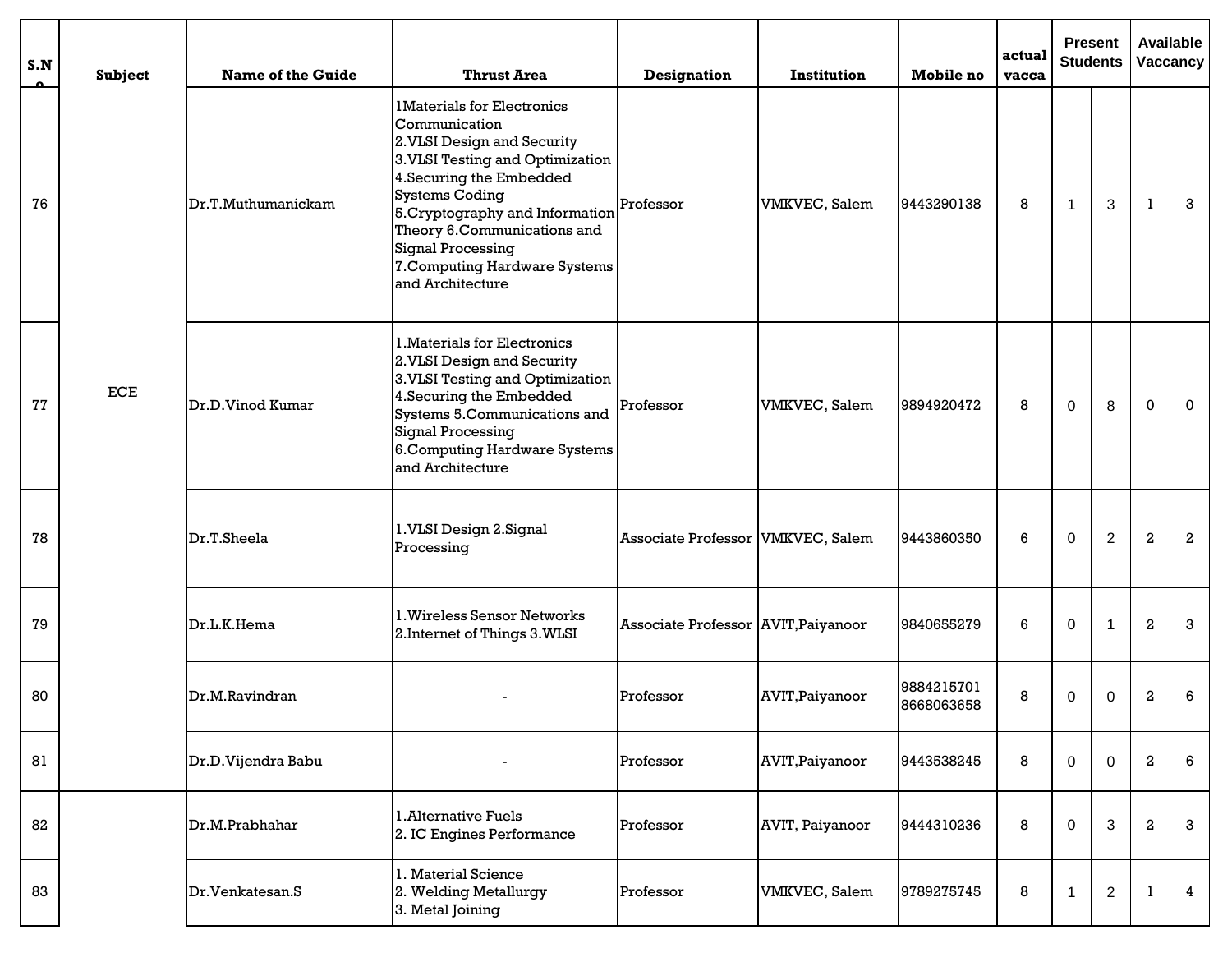| S.N             | Subject                        | <b>Name of the Guide</b>       | <b>Thrust Area</b>                                             | <b>Designation</b>                   | Institution           | Mobile no  | actual<br>vacca |             | <b>Present</b><br><b>Students</b> | <b>Available</b> | Vaccancy     |
|-----------------|--------------------------------|--------------------------------|----------------------------------------------------------------|--------------------------------------|-----------------------|------------|-----------------|-------------|-----------------------------------|------------------|--------------|
| 84              | Mechanical Engg. Dr.S.Nataraja |                                |                                                                | <b>Associate Professor</b>           | <b>VMKVEC, Salem</b>  | 9894691262 | 6               | 0           | 5                                 | -1               | $\mathbf{0}$ |
| 85              |                                | Dr.Bubesh Kumar                |                                                                | Associate Professor AVIT, Paiyanoor  |                       |            | 6               | 1           | 4                                 | -1               | $\mathbf 0$  |
| 86              |                                | Dr.Sangeetha<br>Krishnamoorthi |                                                                | Associate Professor AVIT, Paiyanoor  |                       | 8754541025 | 6               | 0           | $\mathbf 0$                       | $\,2\,$          | 4            |
|                 |                                |                                | <b>НОМОЕОРАТНҮ</b>                                             |                                      |                       |            |                 |             |                                   |                  |              |
| 87              |                                | Dr.Sunny Mathew                |                                                                | Professor                            | VMHMC & ,Salem        | 9746044763 | 8               | 0           | 8                                 | $\mathbf 0$      |              |
| 88              | Homoeopathy                    | Dr.Nisha Paul.E                |                                                                | Professor                            | VMHMC & ,Salem        | 9995680275 | 8               | 0           | 5                                 | 3                |              |
| 89              |                                | Dr.K.L.Babu                    |                                                                | Professor                            | VMHMC & ,Salem        | 9388370428 | 8               | 0           | 4                                 | 4                |              |
| <b>MEDICINE</b> |                                |                                |                                                                |                                      |                       |            |                 |             |                                   |                  |              |
| 90              |                                | Dr.Deepthi Sasthri             | 1. Gross Anatomy<br>2. Medical Education                       | Professor                            | VMMC,Salem            | 9842724197 | 8               | 0           | $\overline{7}$                    | 1                |              |
| 91              |                                | Dr.Senthil Kumar B             | 1. Male Infertility                                            | <b>Assistant Professor</b>           | VMKVMC, Salem         | 9894398677 | 4               | 0           | 4                                 | 0                |              |
| 92              |                                | Dr.V.Rajitha                   | 1. Genetics 2. Radiology<br>3.Anthropology<br>4. Gross Anatomy | <b>Assistant Professor</b>           | VMKVMC, Salem         | 7598742244 | 4               | 0           | 4                                 | 0                |              |
| 93              | Anatomy                        | Dr.S.Kavitha                   | 1. Histology 2. Heart releated                                 | <b>Assistant Professor</b>           | VMKVMC, Salem         | 9080071253 | 4               | 0           | 4                                 | 0                |              |
| 94              |                                | Dr.Santhini Arulselvi.K        |                                                                | Professor & HOD                      | VMMC, Karaikal        | 9842497987 | 8               | 0           |                                   | 7                |              |
| 95              |                                | Dr.J.Kalaivanan                | $\overline{\phantom{a}}$                                       | Associate Professor   VMMC, Karaikal |                       | 9443488690 | 6               | $\mathbf 0$ | $\sqrt{3}$                        | 3                |              |
| 96              |                                | Dr.Udaya sankari T             |                                                                | Asst.Professor                       | VMMC & H,<br>Karaikal | 7010796308 | 4               | 0           | 0                                 | 4                |              |
| 97              | Anaesthesia                    | Dr.K.Cheran                    |                                                                | Professor & HOD                      | VMMCH, Karaikal       | 9443144652 | 8               | 0           | $\overline{2}$                    | 6                |              |
| 98              |                                | Dr.Brindha                     |                                                                | Professor & HOD                      | VMKVMC,Salem          | 9443247021 | 8               | 0           | 0                                 | 8                |              |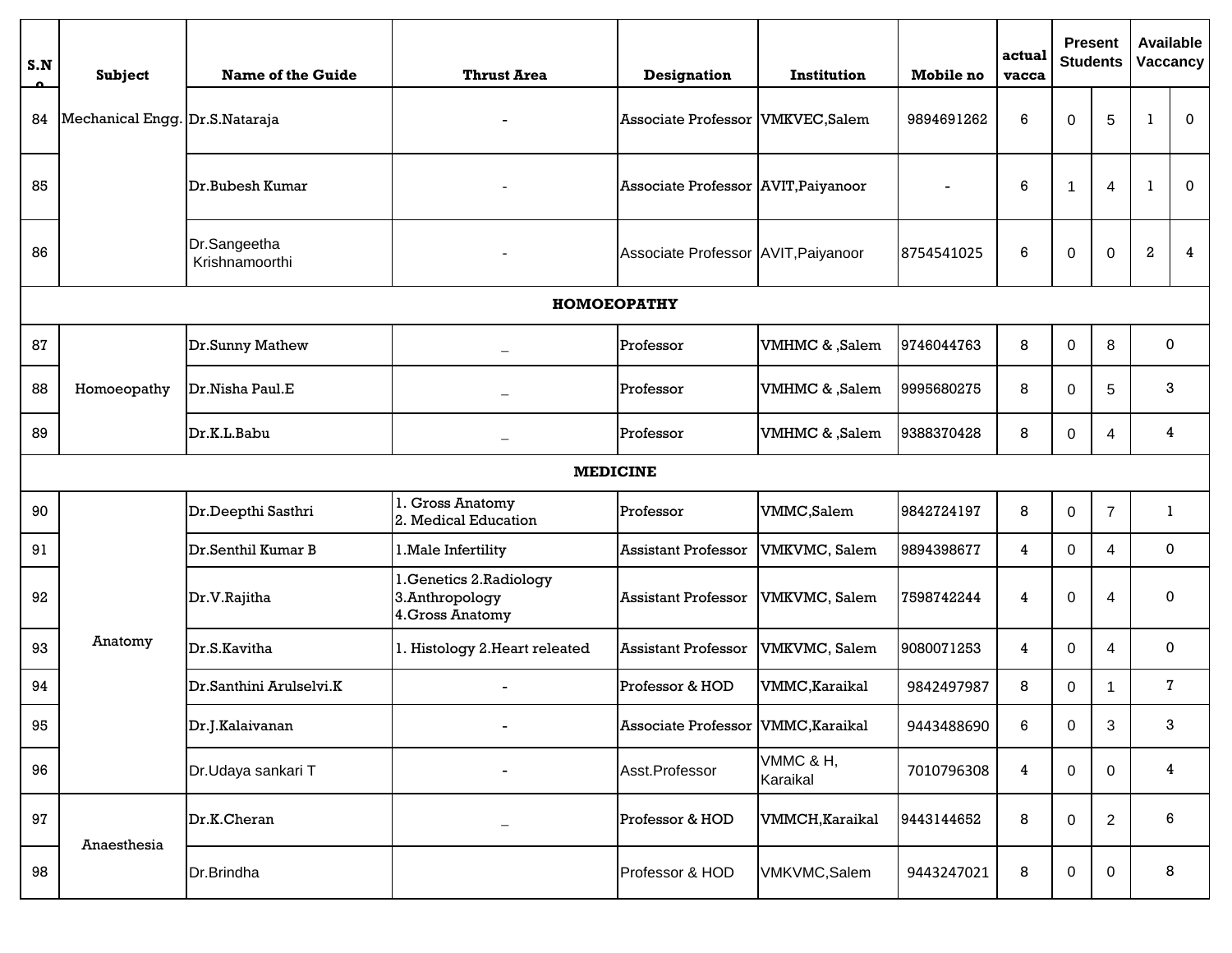| S.N | Subject                   | Name of the Guide               | <b>Thrust Area</b>                                                   | <b>Designation</b>                   | Institution             | Mobile no                | actual<br>vacca | <b>Students</b> | <b>Present</b> | <b>Available</b><br>Vaccancy |
|-----|---------------------------|---------------------------------|----------------------------------------------------------------------|--------------------------------------|-------------------------|--------------------------|-----------------|-----------------|----------------|------------------------------|
| 99  | Dermatology               | Dr.P.Oudeacoumar                |                                                                      | Professor & HOD                      | <b>AVMC, Puducherry</b> | 9443534341               | 8               | 0               | 0              | 8                            |
| 100 | General Surgery           | Dr.S.Madhivanan                 |                                                                      | Professor                            | AVMC, Puducherry        | 9443159777               | 8               | 0               | -1             | 7                            |
| 101 | Orthopaedics              | Dr.Arunmozhimaran<br>Vijayababu |                                                                      | Professor & HOD                      | <b>AVMC, Puducherry</b> | 9443564799               | 8               | 0               | $\Omega$       | 8                            |
| 102 | General                   | Dr.Sakthivel                    | 1. General Medicine                                                  | Professor                            | VMMC, Karaikal          | 9842426095               | 8               | 0               | $\Omega$       | 8                            |
| 103 | Medicine                  | Dr.S.Vithiavathi                |                                                                      | Professor & HOD                      | <b>AVMC, Puducherry</b> | 9994557798               | 8               | 0               | $\Omega$       | 8                            |
| 104 |                           | Dr.Vijayasamundeeswari.C.K      | Diabetics Mellitus<br>2. Coronary Artery<br>3. Hemodialysis          | Professor                            | VMKVMC & H,<br>Salem.   | 9894894445               | 8               | 0               | $\overline{7}$ | 1                            |
| 105 |                           | Dr.D.Ponnudhali                 | .Genetics<br>2. Clinical Chemistry                                   | Associate Professor                  | VMKVMC & H,<br>Salem.   | 9443171055               | 6               | 0               | 5              | 1                            |
| 106 | Biochemistry<br>(Medical) | Dr.Priya K Dhass                | 1. Metabolic Syndrome<br>2. Diabetes Mellitus<br>3. Thyroid Disorder | <b>Assistant Professor</b>           | VMKVMC, Salem           | 9944234840               | 4               | 0               | 4              | $\mathbf{0}$                 |
| 107 |                           | Dr.Lakshmi Prabha               |                                                                      | Associate Professor VMMC, Karaikal   |                         | 9442420693               | 6               | 0               | $\Omega$       | 6                            |
| 108 | Community                 | Dr. S. Sangeetha                | 1. Mother and Child health<br>& Nursing                              | Professor                            | VMKVMC & H,<br>Salem.   | 9865954756               | 8               | 0               | 6              | 2                            |
| 109 | Medicine                  | Dr.K.Mujibur Rahman             |                                                                      | Professor & Head                     | VMMCH, Karaikal         | 9843089567               | 8               | 0               | $\Omega$       | 0                            |
| 110 | <b>ENT</b>                | Dr. S. Shivakumar               |                                                                      | Professor                            | VMKVMC & H,<br>Salem.   | 9894962519               | 8               | 0               | $\Omega$       | 8                            |
|     | 111 Opthalmology          | Dr.K.Ezhil Vendhan              |                                                                      | Professor & HOD                      | VMKVMC, Salem           | 9655218468               | 8               | 0               | 0              | 8                            |
| 112 |                           | Dr.Sethumadhavan                | 1.HIV/AIDS<br>2.Tuberculosis                                         | Professor                            | <b>AVMC, Puducherry</b> | 9443131450               | 8               | 0               | 4              | 4                            |
| 113 | Microbiology<br>(Medical) | Dr. Indhra Priyadharshini. R    | 1.Antibioticresistance                                               | Professor                            | VMKVMC & H,<br>Salem.   | 9842769906               | 8               | 0               | 5              | 3                            |
| 114 |                           | Dr.R.Latha                      |                                                                      | Associate Professor AVMC, Puducherry |                         | $\overline{\phantom{a}}$ | 6               | 0               | 6              | 0                            |
| 115 | Pathology                 | Dr. R. Thamilselvi              | 1. Female Genital tract cancer.<br>2. Brain Tumor.                   | Professor                            | VMKVMC & H,<br>Salem.   | 9842744313               | 8               | -1              | 0              | 7                            |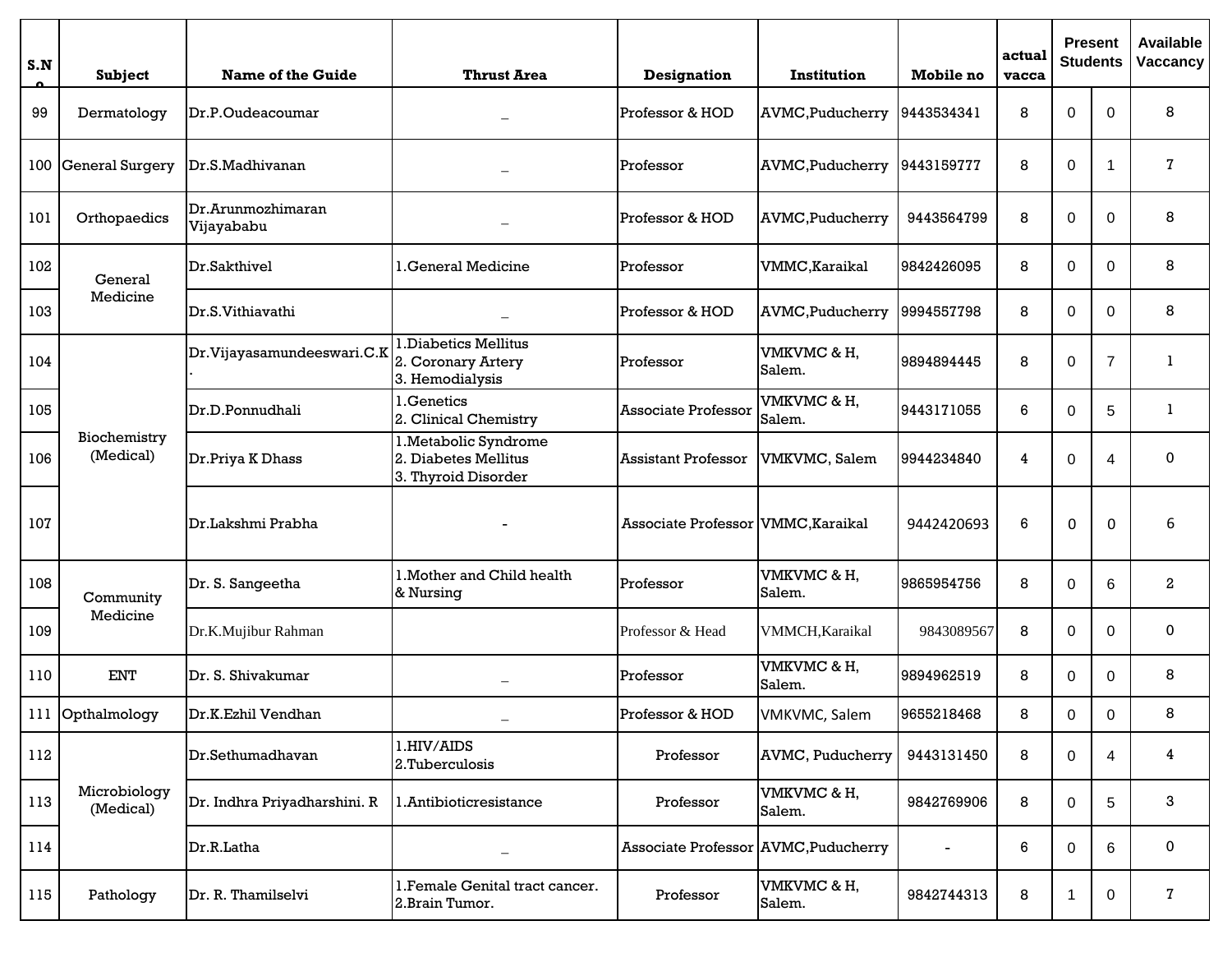| S.N     | Subject                   | Name of the Guide       | <b>Thrust Area</b>                                                                                                                                                                                                                       | <b>Designation</b>                 | Institution             | <b>Mobile</b> no         | actual<br>vacca |              | <b>Present</b><br><b>Students</b> | <b>Available</b><br>Vaccancy |
|---------|---------------------------|-------------------------|------------------------------------------------------------------------------------------------------------------------------------------------------------------------------------------------------------------------------------------|------------------------------------|-------------------------|--------------------------|-----------------|--------------|-----------------------------------|------------------------------|
| 116     |                           | Dr.Sivaraj              | l.Human Research<br>2. Animal Research &<br>3.Nursing                                                                                                                                                                                    | Professor                          | AVMC,<br>Pondicherry    | 9952583999<br>9965646888 | 8               | $\Omega$     | 3                                 | 5                            |
| 117     | Pharmacology<br>(Medical) | Dr.Rajaram.S            | l.Herbal drugs research-a.<br>Flavanoids like Hesperidin,<br>Quercetin, b. Nymphaea alba<br>flower extract.<br>2. Rational use of medicines<br>3. Comparitive drug trials in<br>diabetes, hypertension, allergic<br>rhinitis, Arthritis. | Professor                          | VMKVMC, Salem           | 9443086300               | 8               | 0            | 5                                 | 3                            |
| 118     |                           | Dr. E. Manivannan       | 1.Diabetology                                                                                                                                                                                                                            | Professor                          | VMKVMC & H,<br>Salem.   | 9790644978               | 6               | $\Omega$     | 5                                 | 1                            |
| 119     |                           | Dr. V. Milind V Bhutkar | 'Exercise physiology and related                                                                                                                                                                                                         | Professor                          | VMKVMC & H,<br>Salem.   | 7639552776<br>8055299304 | 8               | $\Omega$     | 6                                 | $\mathbf{2}$                 |
| 120     | Physiology<br>(Medical)   | Dr. V. Suganthi         | Physiology related topics-<br>Human and Animal research.                                                                                                                                                                                 | Professor                          | VMKVMC & H,<br>Salem.   | 9443908855               | 8               | $\Omega$     | 6                                 | $\mathbf{2}$                 |
| 121     |                           | Dr.P.P.Sheela Joice     |                                                                                                                                                                                                                                          | <b>Assistant Professor</b>         | VMKVMC, Salem           | 9847023644               | 4               | 0            | 3                                 | 1                            |
| 122     |                           | Dr.V.Manibalan          |                                                                                                                                                                                                                                          | <b>Assistant Professor</b>         | VMMC, Karaikal          | 9941163012               | 4               | $\Omega$     | -1                                | 3                            |
| 123     | Psychiatric               | Dr.Kannabiran.R.T       |                                                                                                                                                                                                                                          | Professor & HOD                    | VMMC, Karaikal          |                          | 8               | 0            | $\Omega$                          | 8                            |
|         |                           |                         |                                                                                                                                                                                                                                          | <b>NURSING</b>                     |                         |                          |                 |              |                                   |                              |
| 124     |                           | Dr.K.Kamala             | Nursing                                                                                                                                                                                                                                  | Professor                          | VMCN, karaikal          | 9345790099               | 8               | $\Omega$     | 8                                 | 0                            |
| 125     |                           | Dr.V.Selvanayaki        | Maternal and Child Health                                                                                                                                                                                                                | Professor                          | VMCN,Salem              | 9360309388               | 8               | $\Omega$     | $\overline{7}$                    | 1                            |
| 126     |                           | Dr.G.Muthamilselvi      | Nursing                                                                                                                                                                                                                                  | Professor                          | VMCN,<br>Puduchery      | 9965922233               | 8               | $\Omega$     | 8                                 | 0                            |
| $127\,$ | Nursing                   | Dr.K.Maheswari          | srid                                                                                                                                                                                                                                     | Professor                          | VMAC, Salem             | 9965130572               | 8               | 0            | Ω                                 | $\Omega$                     |
| 128     |                           | Dr.S.Malathi            | Geriatric Nursing, School Health<br>Nursing                                                                                                                                                                                              | Professor                          | <b>VMACN,Salem</b>      | 9994086647               | 8               | 0            | 8                                 | 0                            |
| 129     |                           | Dr.S.Parimala           | <b>OBG</b>                                                                                                                                                                                                                               | Professor                          | VMACN, Salem            | 9443009596               | 8               | 0            | $\overline{7}$                    | $\mathbf{1}$                 |
| 130     |                           | Dr.T.Puvana             | O <sub>B</sub>                                                                                                                                                                                                                           | Asst.Professor                     | <b>VMACN,Salem</b>      | 9944958533               | 4               | $\mathbf{0}$ | 4                                 | 0                            |
| 131     |                           | Dr.Sasi Vaithilingam    | $\overline{a}$                                                                                                                                                                                                                           | Professor                          | <b>VMCN, Puducherry</b> | 9486199264               | 8               | $\mathbf{0}$ | $\overline{7}$                    | 1                            |
| 132     |                           | S.Lakshmi Prabha        |                                                                                                                                                                                                                                          | Associate Professor & VMACN, Salem |                         | 9715260017               | 6               | $\mathbf{0}$ | 0                                 | 6                            |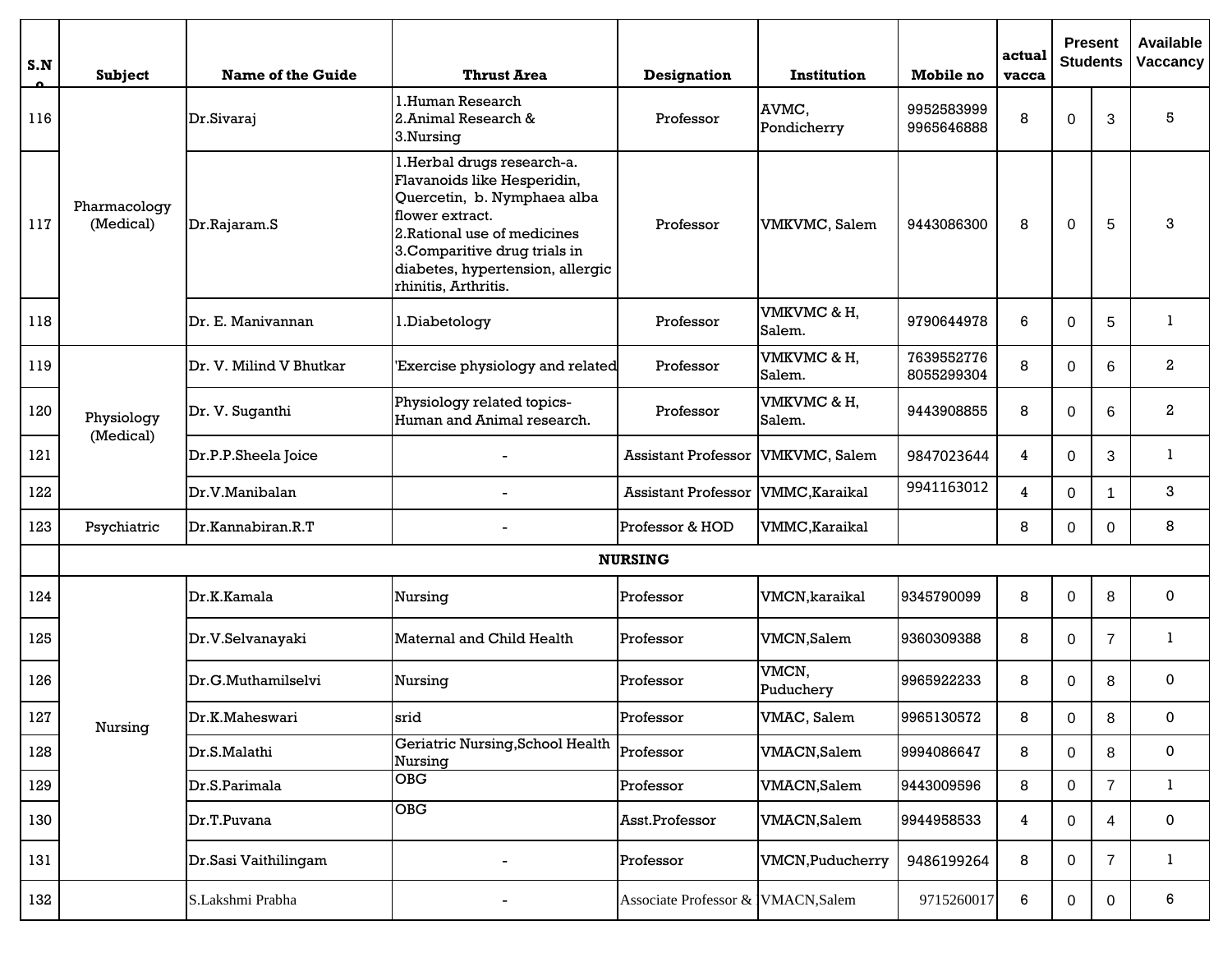| S.N | <b>Subject</b> | Name of the Guide     | <b>Thrust Area</b>                                                                                                                                     | <b>Designation</b>         | <b>Institution</b> | Mobile no  | actual<br>vacca |                  | <b>Present</b><br><b>Students</b> |              | <b>Available</b><br>Vaccancy |
|-----|----------------|-----------------------|--------------------------------------------------------------------------------------------------------------------------------------------------------|----------------------------|--------------------|------------|-----------------|------------------|-----------------------------------|--------------|------------------------------|
| 133 |                | Dr.M.Sumathi          |                                                                                                                                                        | <b>Associate Professor</b> | VMACN,Salem        | 9443566769 | 6               | 0                | $\Omega$                          |              | 6                            |
|     |                |                       | <b>PHARMACY</b>                                                                                                                                        |                            |                    |            |                 |                  |                                   |              |                              |
| 134 |                | Dr.B.Jaykar           | phytochemical research                                                                                                                                 | Registrar                  | VMRF(DU), Salem    | 9362104518 | 4               | $\mathbf 0$      | 3                                 | 1            | $\mathbf 0$                  |
| 135 |                | Dr.M.V.Kumudhavalli   | 1. Herbal drug standardization,<br>2. Multicompound analysis of<br>drugs, 3. Isolation & Purification Professor<br>method development &<br>validation. |                            | VMCP, Salem        | 9942574759 | 8               | $\mathbf 0$      | 8                                 | $\Omega$     | $\mathbf 0$                  |
| 136 |                | Dr.B.Arul             | 1. Novel drug delivery systems,<br>2. Pharmacological Screening of<br>medicinal plants to synthetic<br>compounds,<br>3. Clinical research.             | Professor                  | VMCP, Salem        | 9944117022 | 8               | $\mathbf{1}$     | 6                                 | $\mathbf{1}$ | $\Omega$                     |
| 137 |                | Dr.Sri Venkateswaralu | 1. Isolation Techniques of<br>Microorganisms, formulation &<br>evaluation,<br>2. Microsphere,<br>3. Controlled drug delivery<br>systems                | Professor                  | VMCP, Salem        | 9994835490 | 8               | 0                | $\overline{7}$                    | $\mathbf{1}$ | $\mathbf 0$                  |
| 138 | Pharmacy       | Dr.M.Kumar            | l.Synthesis and Isolation of<br>Medicinal compounds                                                                                                    | Professor                  | VMCP, Salem        | 9843754346 | 8               | 0                | 8                                 | 0            | $\mathbf 0$                  |
| 139 |                | Dr.R.Margret Chandira | 1.Extraction,<br>2. Pharmacological evaluation of<br>medicinal plants,<br>3. Controlled drug delivery<br>systems                                       | Professor                  | VMCP, Salem        | 9443009862 | 8               | $\mathbf 0$      | 8                                 | $\mathbf 0$  | $\mathbf{0}$                 |
| 140 |                | Dr.J.Banurekha        | Isolation and characterization of $\vert_{\rm Professor}$<br>plant extracts                                                                            |                            | VMCP, Salem        | 9787034585 | 8               | 0                | 8                                 | 0            | $\mathbf 0$                  |
| 141 |                | Dr.R.Kothai           | Pharmacological Screening of<br>Natural products & Synthetic<br>compounds                                                                              | Professor                  | VMCP, Salem        | 9600966775 | 8               | 0                | 8                                 | 0            | 0                            |
| 142 |                | Dr.Muruganantham.V    | Novel drug delivery system,<br>development & evaluation of<br>microsphere & microsponges                                                               | Professor                  | VMCP, Salem        | 9843032410 | 8               | $\boldsymbol{0}$ | 7                                 | $\mathbf{1}$ | $\mathbf 0$                  |